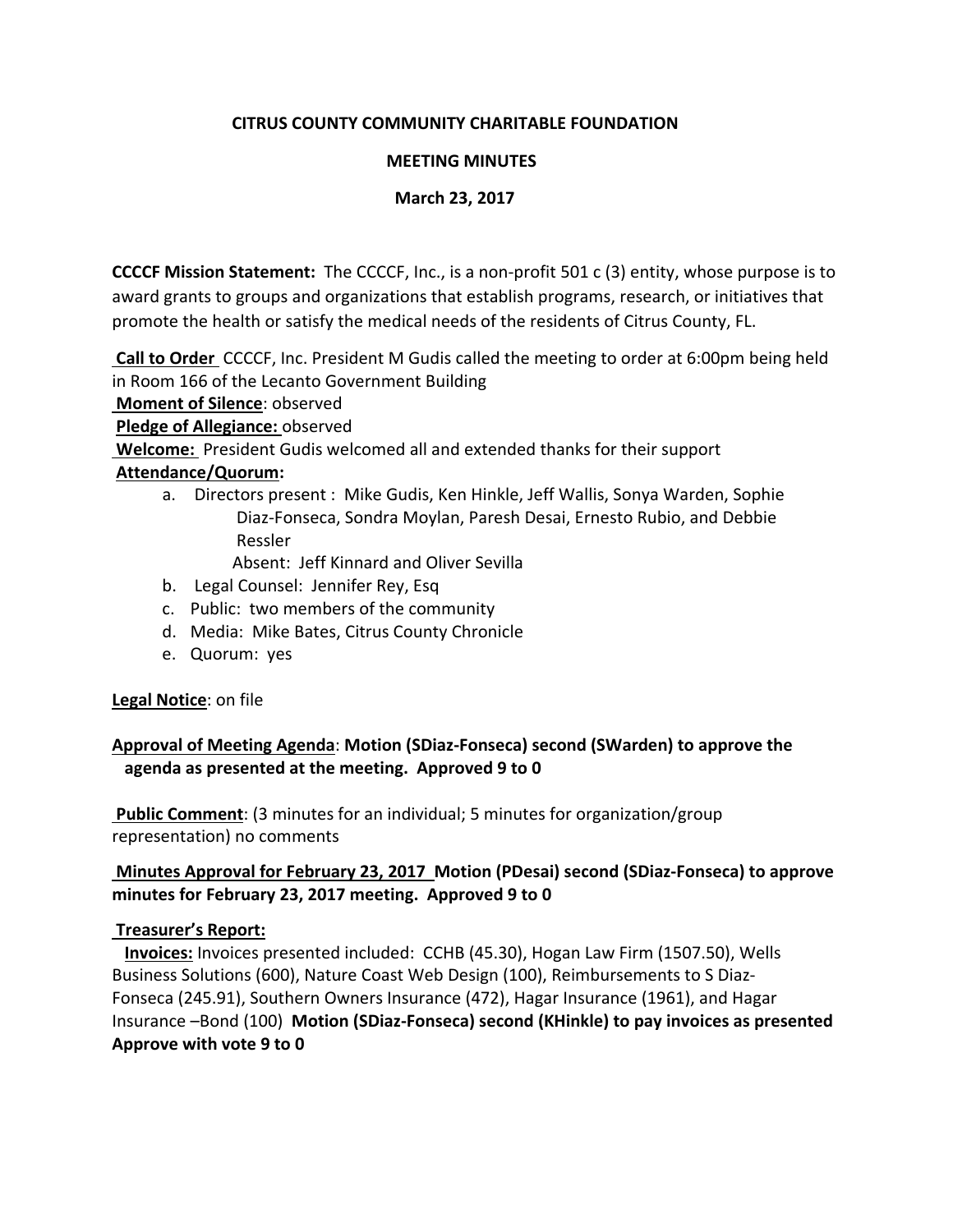# **Financial Report** : **Motion (PDesai) second (KHinkle) to accept financial report as presented Approve with vote 9 to 0**

 **Other:** Discussion regarding D & O coverage. Current limits accepted with approval to pay premium , as noted above, however, Board desires Treasuer to meet with Insurance Company to evaluate need and/premium to increase coverage.

# **Unfinished / New Business**:

1. Clerk of the Court Annual Audit – Pres Gudis and Attn Rey will be meeting with Clerk of the Court to review audit findings. Clerk of the Court will present the Audit at the April Board meeting.

### **Standing Committee Reports:**

- a. Compensation/Personnel: no action/committee
- b. Audit : no action/committee
- **c.** Investment: AndCo Agreement update: Committee Chairman Rubio presented the Agreement as agreed upon by both the CCCCF, Inc Investment Committee and AndCo. Attorney Rey shared background information regarding the design of the Agreement. Representative from AndCo was on the phone for questions from the Board. **Motion (TRubio) second (SDiaz-Fonseca) to accept Agreement, affix necessary Signatures, and to proceed with the process. Vote 7 to 2.**
- **d.** Grants: Grants Committee Chair Diaz-Fonseca presented Grant Cycle One is in progress with all Letters of Inquiry answered with either an acceptance or denial letter of the LOI.

# **Ad Hoc Committee Reports:**

- **a.** Bylaws Committee Attorney Rey offered By Laws recently adopted have been filed with Appropriate entities
- b. Communication Committee no action/committee
- c. Finance Committee- no action needed

**Legal Update:** By laws have been filed with all entities. Pending issues include: Investment Policy in collaboration with the Investment Committee and Consultant, and Public Records Policy review.

#### **Public Comment: (guidelines as listed above) none**

#### **Meeting Adjournment Pres Gudis called for adjournment at 6:40pm**